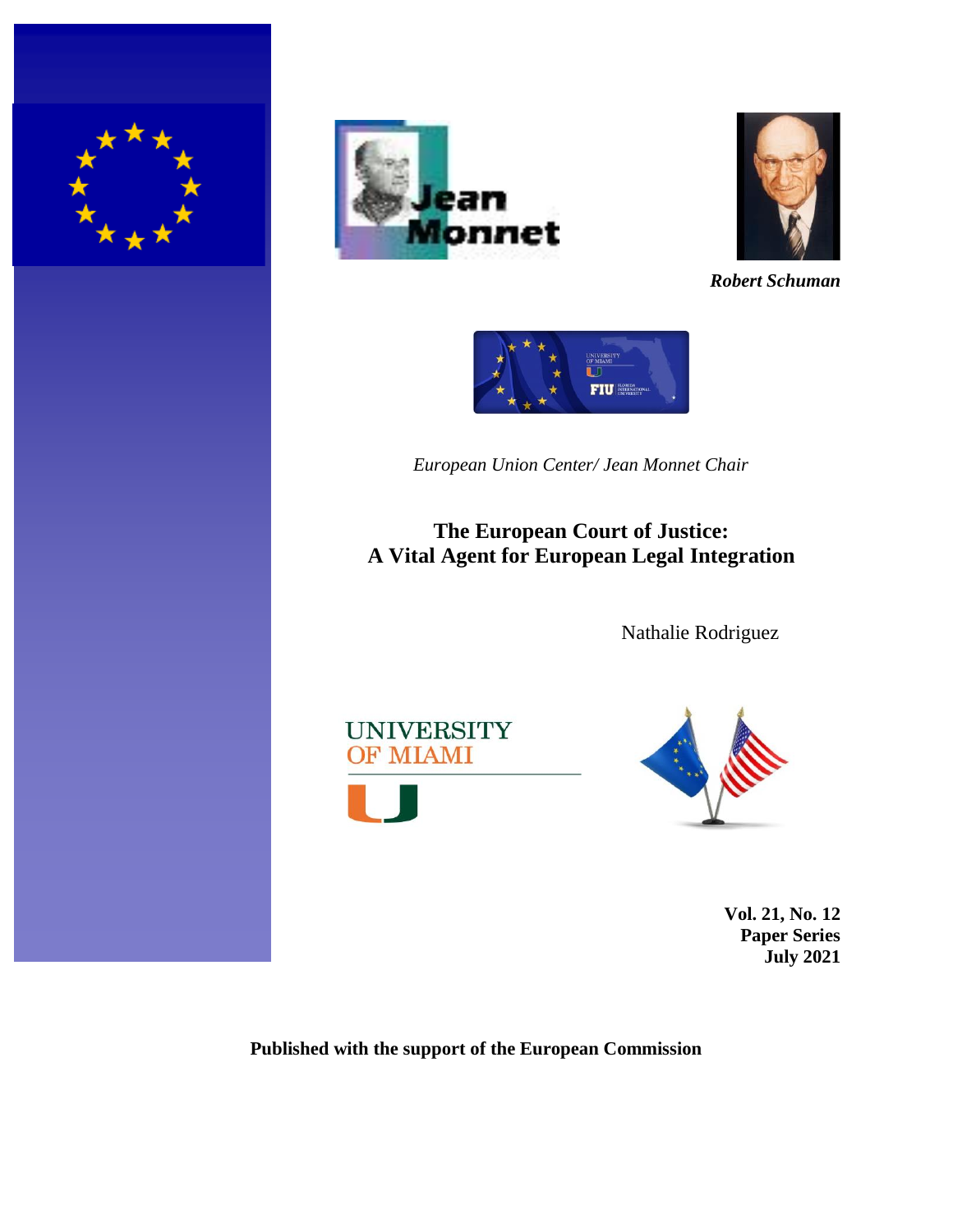## **The Jean Monnet/ Robert Schuman Paper Series**

The Jean Monnet/Robert Schuman Paper Series is produced by the Jean Monnet Chair and the European Union Center of the University of Miami.

These monographic papers analyze ongoing developments within the European Union as well as recent trends which influence the EU's relationship with the rest of the world. Broad themes include, but are not limited to:

- $\triangleright$  The Lisbon Treaty
- $\triangleright$  The Euro zone crisis
- $\triangleright$  Immigration and cultural challenges
- $\triangleright$  Security threats and responses
- $\triangleright$  The EU's neighborhood policy
- $\triangleright$  The EU and Latin America
- $\triangleright$  The EU as a model and reference in the world
- $\triangleright$  Relations with the United States
- Consequences of Brexit

These topics form part of the pressing agenda of the EU and represent the multifaceted and complex nature of the European integration process. These papers also seek to highlight the internal and external dynamics which influence the workings of the EU and its relationship with the rest the world.

#### *European Union Center*

#### *Jean Monnet Chair Staff*

| University of Miami            | <b>Joaquín Roy Director</b>             |
|--------------------------------|-----------------------------------------|
| 1300 Campo Sano Building, 220C | <b>Beverly Barrett Associate Editor</b> |
| Coral Gables, FL 33124-2231    | Melanie Goergmaier Associate Editor     |
| Phone: 305-284-3266            | <b>Maxime Larivé Research Associate</b> |
| Fax: (305) 284 4406            | María Lorca Research Associate          |
| Web: www.miami.edu/eucenter    |                                         |
|                                | <b>Florida International University</b> |

# **Markus Thiel** Director, FIU

#### *International Jean Monnet Editorial Advisors:*

**Philippe de Lombaerde**, UNU/CRIS, Brugge, Belgium **Carlos Hakansson,** Universidad de Piura, Perú **Kurt Hübner**, University of British Columbia, Vancouver **Finn Laursen,** University of Southern Denmark **John McCormick,** Indiana University, Purdue **Félix Peña**, Universidad Nacional de Tres de Febrero, Buenos Aires, Argentina **Beatriz Pérez de las Heras**, Universidad de Deusto, Bilbao **Manuel Porto**, University of Coimbra, Portugal **Lorena Ruano**, CIDE, Mexico **Eric Tremolada**, Universidad del Externado de Colombia, Bogotá, Colombia **Roberto Domínguez**, Suffolk University, Boston **Francesc Granell**, University of Barcelona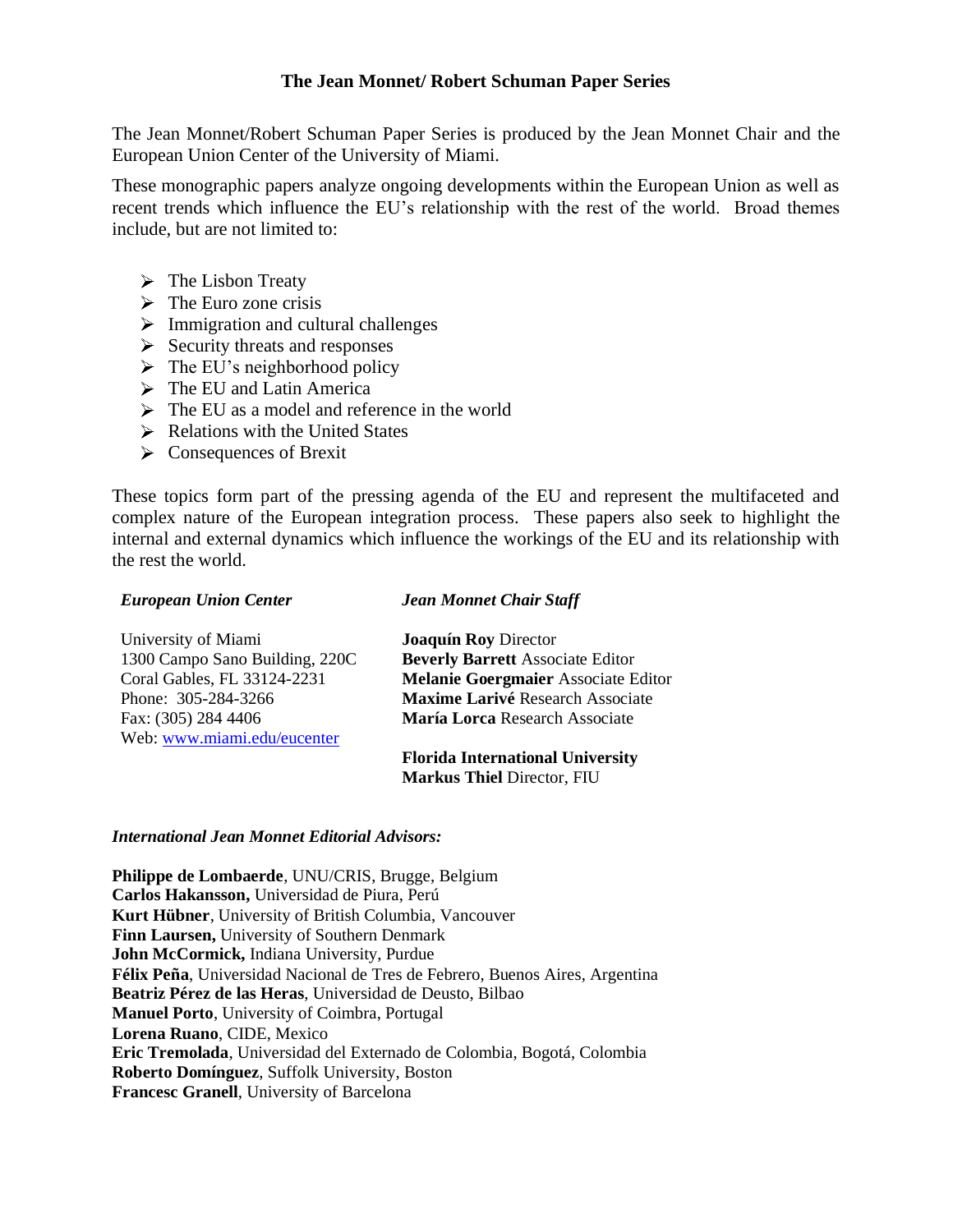## **The European Court of Justice: A Vital Agent for European Legal Integration**

Nathalie Rodriguez<sup>1</sup>

*"There is no future for the people of Europe other than in union." - Jean Monnet* 

#### I. Introduction

In the establishment of any political or cooperative entity, there must be a regulatory body that ensures the proper compliance of mandatory duties and rights. For the supranational entity that is the European Union (EU), the regulatory body that serves the function of [legal] oversight is the Court of Justice of the European Union (CJEU). The CJEU is the collective name for the judicial branch of the EU; it encompasses three distinct judicial entities, the highest of which is the European Court of Justice (ECJ), which constitutes the EU's final court of appeal, and the General Court and the Civil Service Tribunal<sup>2</sup>. However, in this analysis of the European judicial system I will be focusing on the highest entity in the CJEU: European Court of Justice (ECJ), and the direct effects it has had on legal and political integration of the EU. To provide context, the ECJ acts similarly to the Supreme Court of the United States (SCOTUS), serving as the final and supreme decider in terms of legal conflict and controversy. Although, the threats to their respective powers and legitimacy are different; both serve as the primary system of coordinating constitutional review and the constitutionalization of politics<sup>3</sup>.

However, given its similarities to SCOTUS, the ECJ is a uniquely "European" entity in that there is no other legal system quite like it, and this uniquely "European" idea is visible in the current legal and political landscape of the EU. If we begin by observing the structure and individuality of the European judicial system, we find that it is one of the earliest entities of the European Union as it was founded with 1952 the primary goal of justly interpreting and applying EU treaties amongst the member states. To this day, following significant European conflict and economic downturn, the ECJ still considered the highest and only actor in the constitutionalization of the Treaties, transforming them into constitutional entities<sup>4</sup>.

The ECJ is unlike other legal systems in that it is heavily integrated in the structural order of the European Union. The accretion of legal and political supremacy by the European Court of Justice (ECJ) is arguably the clearest manifestation of the transfer of sovereignty from nation-

<sup>&</sup>lt;sup>1</sup> Nathalie Rodriguez is a Senior at the University of Miami studying Political Science and Economics with a minor in International Studies. Nathalie's interests aim at addressing aspects of EU framework and economic policy with an interdisciplinary approach.

<sup>2</sup> "European Union Law: EU Court System." *LibGuides*, libguides.law.illinois.edu/EU/court-system.

 $3$  Maican, Ovidiu-Horia. "Usa Supreme Court Of Justice And European Court Of Justice (Comparison), by OvidiuHoria Maican." *Perspectives of Law and Public Administration*, Societatea De Stiinte Juridice Si Administrative (Society of Juridical and Administrative Sciences), 1 Jan. 1970, ideas.repec.org/a/sja/journl/v6y2017i1p136-141.html.

<sup>4</sup> Baquero Cruz, J, The Changing Constitutional Role of the European Court of Justice, International Journal of Legal Information, Volume 34, Issue 2, 2006, p. 223.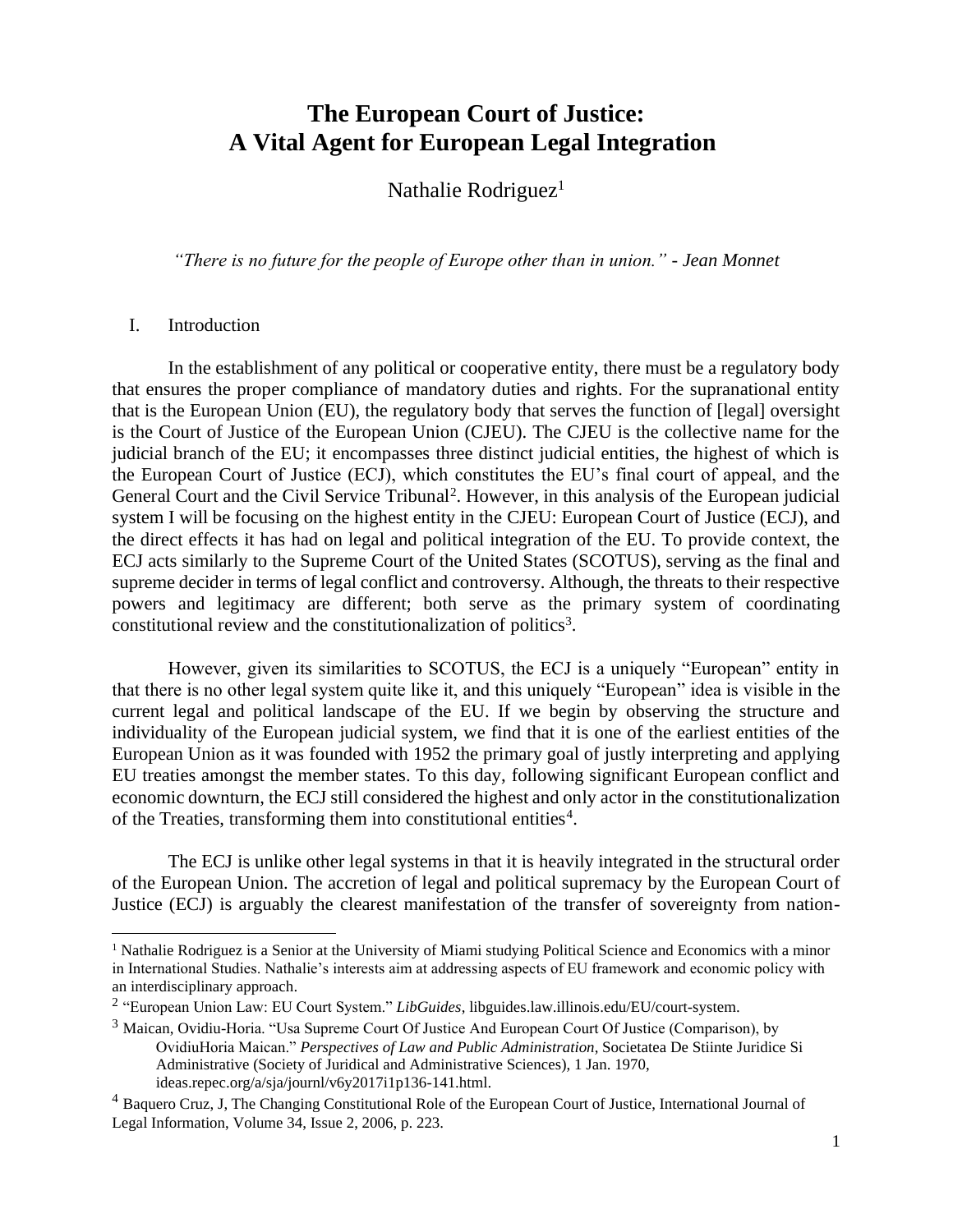states to a supranational institution that has inadvertently led to further regional and legal integration.

### II. Structure and Theory of the ECJ

The early origins of the EJEU, and thus the ECJ, can be traced back to the inherently principle goal of the EU: preventing another war on the European continent. As a means of providing a just interpretation of future laws and treaties, the ECJ was created. The composition of the ECJ consists of twenty-eight judges, one from each of the Member states; and these judges are appointed by the consent of the government of their respective Member states for a term of six years, which can be renewed. The ECJ can sit as a full court, as a Grand Chamber of 13 judges, or in smaller chambers of three to five judges<sup>5</sup>. In most instances, the ECJ sits in smaller chambers. Larger chambers are reserved for special types of cases, such as when a Member State is a party to the litigation.

To expand on the idea of just legal interpretation, the ECJ has a uniquely "European" structure to prevent legal and political controversy. Without the ECJ, the EU would not be the supranational entity with a significant international standing that it is today, as the EU would have never solely furthered legal integration and cooperation to the extent to which the ECJ has. An example of this is seen the uniform legal code set forth by the ECJ that prevents member states from being legally autonomous. This is an integral factor of the ECJ that has united all EU member states under a common cause.

The image of law is that it unites all of the European member states under a common legal system, making it vital for European Integration. The court thus constitutes the judicial authority of the European Union and, in cooperation with the courts and tribunals of the Member States, it ensures the uniform application and interpretation of European Union Law<sup>6</sup>. This ease of maintaining individuality while also uniting under a common European Cause, allowed for further European integration.

## III. Legal Basis and Composition

The legal basis of the ECJ is contained under the Maastricht Treaty, or the Treaty on the European Union, the founding document of the European Union. In this document, there is mention of a "judicial governing body". It identifies such "judicial governing body" as the Court of Justice of the European Union, and explicitly states its intended founding rights, principles, and structure in Article 19 of the Treaty on the European Union. The inspiration for creating a more united and legally integrated Europe can be seen in the provisions of such article. Refer to Appendix A for complete version of Article 19 (Source: Treaty on the European Union). Amongst

<sup>5</sup> "European Union Law: EU Court System." *LibGuides*, libguides.law.illinois.edu/EU/court-system.

<sup>6</sup> "Court of Justice of the European Union." *European Law Institute*,

www.europeanlawinstitute.eu/membership/institutional-members/court-of-justice-of-the-european-union/.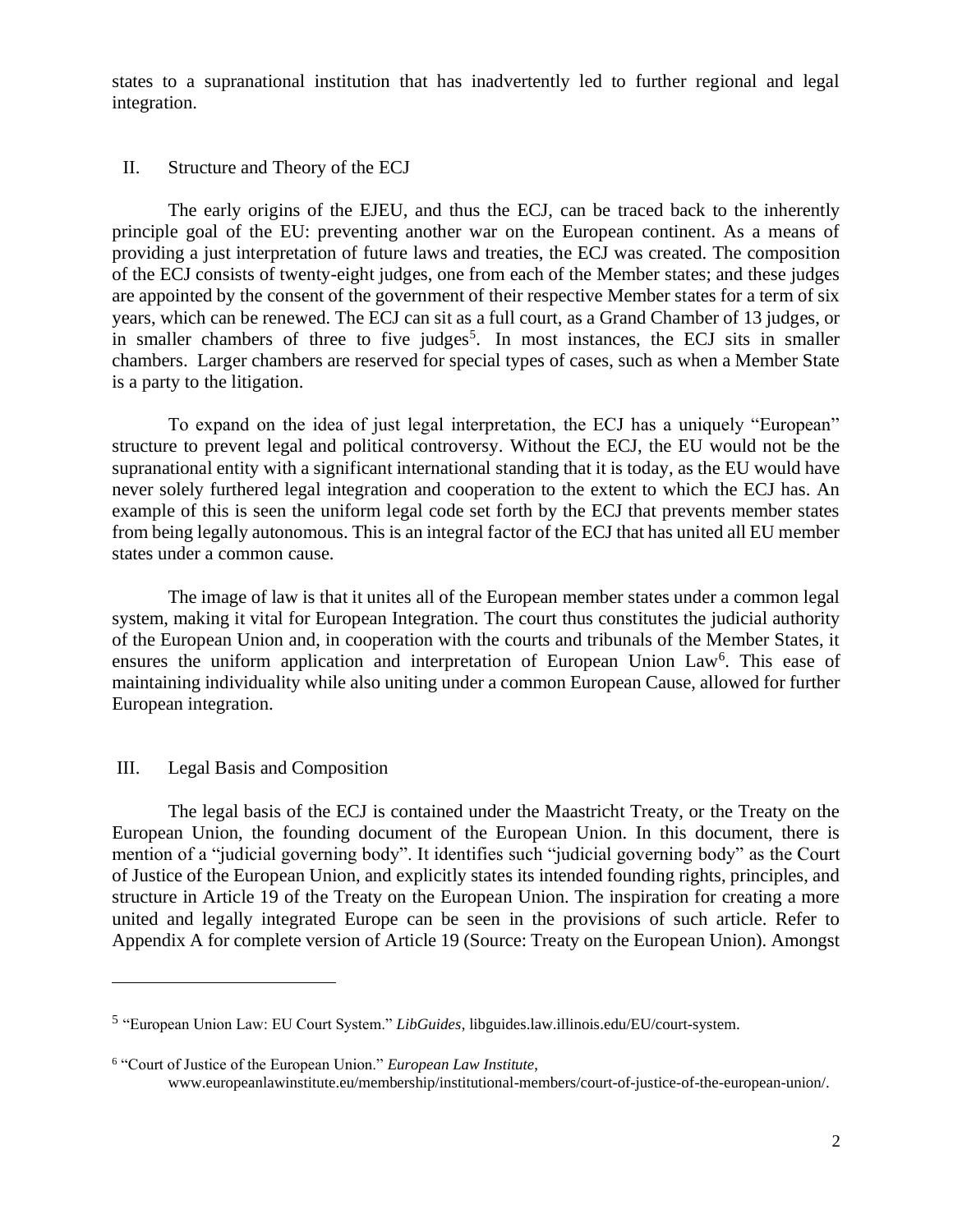the sections of Article 19, there is mention of the equal insurance in the interpretation and application of the law in treaties. The court would serve as an impartial mediator in the cases of issues arising between member states to prevent the occurrence of future militaristic or political conflicts, while continuing progress towards European unity and legal integration. In continuing the analysis of Article 19, we can observe in Section 3 that there is mention of the extent to which the ECJ may intervene and interpret Treaties. As per Article 19, Section 3, "The Court of Justice of the European Union shall, per the Treaties: (a) rule on actions brought by a Member State, an institution or a natural or legal person; (b) give preliminary rulings, at the request of courts or tribunals of the Member States, on the interpretation of Union law or the validity of acts adopted by the institutions; (c) rule in other cases provided for in the Treaties<sup>7</sup>."

The Court of Justice is representative of every EU member state in that it is comprised of 27 judges - one per member state - and eleven advocates general. The role of advocates, in general, is unique to the European Union. The institution of the Advocate General was introduced into the Treaty of Rome under the influence of the French delegation during the preparation of the Treaty. The French were staunchly opposed to allowing individual judges to present dissenting or concurring opinions and instead proposed this be done by an Advocate General, a figure modeled on the French commissaire du government, who offers legal advice to the Conseil d'État on the cases being tried<sup>8</sup>. Initially, there were only two advocate generals, for France and Germany, but today there are eleven, six of these posts are permanently assigned to the larger Member States. Like judges, advocate generals are members of the European Court of Justice; they are appointed, they enjoy immunity, and cannot be removed from office before the end of their six-year term. Unlike judges, however, they only have an advisory role and do not participate in the decisionmaking on cases<sup>9</sup>.

## IV. Effects of the ECJ on Regional and Legal Integration

 The ECJ has successfully allowed for further European integration by establishing its guiding principles of supremacy and supranationalism. Supranationalism is an international organization, or union, whereby member states transcend national boundaries or interests to share in the decision-making and vote on broader grouping issues<sup>10</sup>. The ECJ has exceptionally demonstrated this principle in EU law's uniformity and respect for EU tradition and treaties. The judges' primary objective is to extend European law and utilize their authority to interpret it for the wellbeing of the entire EU; however, we must realize the extent to which judges represent the wishes and benefits of their state. It must be understood that the judge's power is not solely based on the letter of the EU's treaties but rather depends critically on the continuing acquiescence of national governments<sup>11</sup>. Although each of the individual judges represent their country's ideals, there are restrictions and limits in place to prevent outright bias. As a result, the Court's judicial activism is constrained by the reactions they anticipate from member governments to their

<sup>7</sup> *Information Guide Court of justice of the European Union*. aei.pitt.edu/74891/1/Court\_of\_Justice.pdf. <sup>8</sup> *Role of Advocates General at the CJEU - Think*

*Tank*, www.europarl.europa.eu/thinktank/en/document.html?reference=EPRS\_BRI%282019%29642237. 9 *Ibid.* 

<sup>10</sup> "Supranational Organizations." *United Nations Economic and Social Commission for Western Asia*, 15 Jan. 2016, www.unescwa.org/supranational-organizations.

<sup>11</sup> Garrett, Geoffrey. "*The Politics of Legal Integration in the European Union." International Organization*, vol. 49, no. 1, 1995, pp. 171–181. *JSTOR*, www.jstor.org/stable/2706870. Accessed 27 Sept. 2020.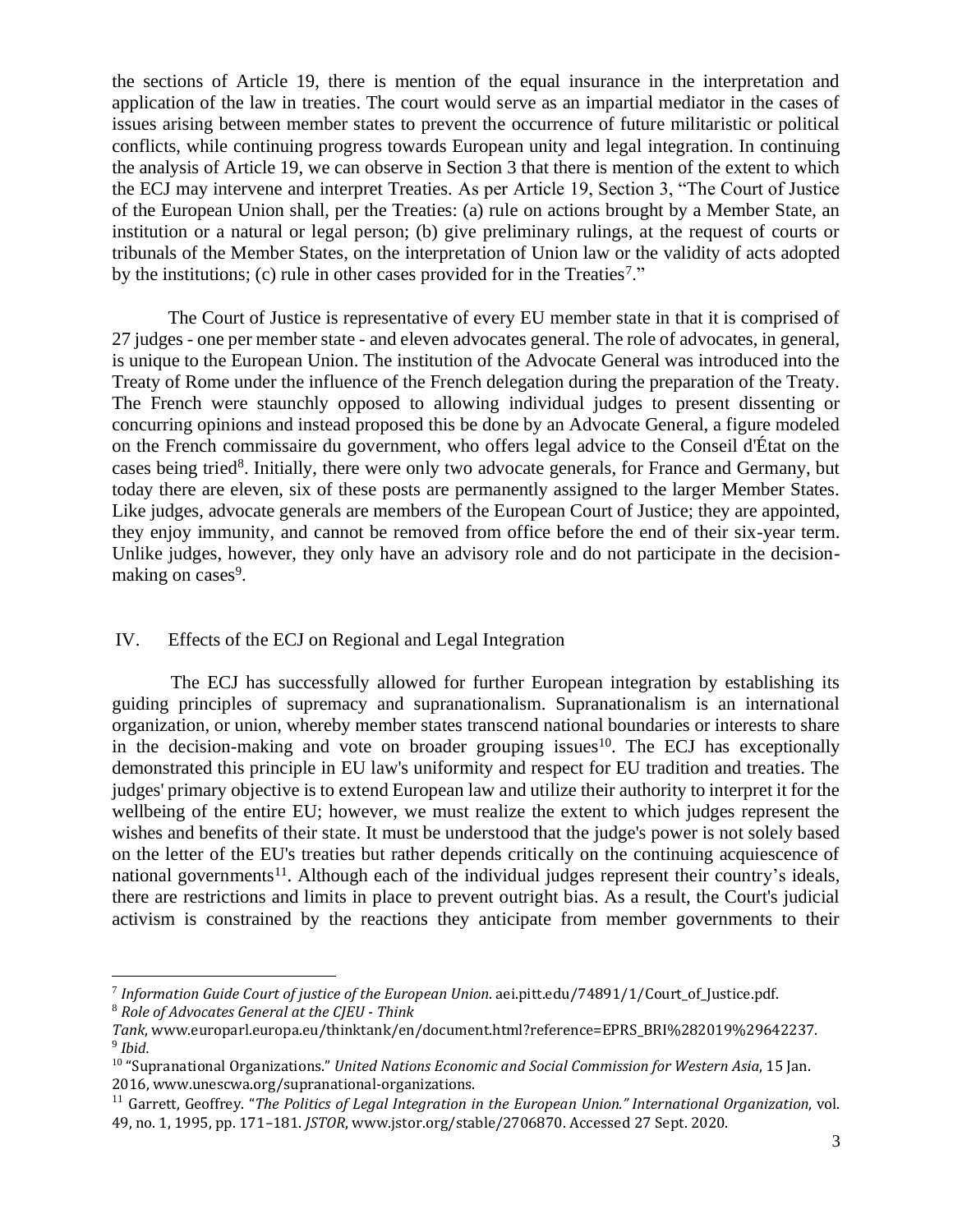decisions<sup>12</sup>. From the court's and judges' perspective, the best decisions are those that both expand European law and enhance the Court's reputation for constraining powerful member government. The Court creates many opportunities for individuals to participate in the construction of the community legal system, while also contributing to European Integration because of the lack of obstacles faced on integrating.

 This idea of oversight is essential in that it establishes checks and balances on the ECJ, allowing it to judge cases about the EU's entirety fairly. The way that the ECJ exerts its autonomy over the EU member states is unique in that it involves a considerable amount of distinctiveness from other EU institutions. The first way this is done is through activism, specifically judicial activism. It is argued that the ECJ has "constitutionalized" the Treaty of Rome as the foundations for the integrated European community and has established itself as a separate and high-standing agency free from politics. This is because policymakers view the law as technical, and the ECJ couches its judgments in apolitical terms<sup>13</sup>. A second approach to how the ECJ exerts its influence and is an integration agent is through legalism. The ECJ operates neutrally and only serves as a system of resolving disputes. This neutrality allows the ECJ to effectively govern and enforce treaties by all the EU member states. This role of impartiality is consistent with the initial founder's view of the ECJ. Lastly, the thought of intergovernmental and multi-level governance positively influences the ECJ's autonomy over the EU. This idea refers to the fact that the judges of the ECJ have the best interests for all the EU member states, and that they wouldn't do something that would violate this, and if they were to do this, other entities check the powers of the ECJ. ECJ rulings reflect the interests of the member states and do not run contrary to them. If they did, member states would hold the power of sanction over the ECJ through the revision of the Treaty, altering the structure and role of the Court<sup>14</sup>.

Another form of oversight the ECJ has implemented and ultimately led to the strengthening and expanding of European integration is preliminary ruling procedure<sup>15</sup>, provided in Article 267 of the Treaty on the Functioning of the European Union (TFEU). The preliminary reference procedure is used when a national court or tribunal refers a question of EU law to the ECJ for preliminary ruling so as to enable the national court, on receiving that ruling, to decide the case before it. This is comparable to the Supreme Court in the U.S. as it challenges national laws. Like the Supreme Court, the preliminary ruling is a final determination of EU law, with no scope for appeal. This additional system of oversight is indicative of the member states' enhanced usage of judicial cooperation used by the national courts to strengthen their role in national legal hierarchy (Kelemen and Schmidt, 2012). It is duty of the Member State courts to determine, in accordance with their discretion, whether a question of Community law needs to be answered in order to reach a decision (Lenz, 1994). This situation worked as an incentive to the national lower courts to refer cases to the ECJ through the preliminary ruling system (Alter, 2001). The law establishment in the EU institutions has the same effect in all circumstances in all Member States and therefore it ensures that integration will not only last, but also be developed.

<sup>12</sup> *Ibid.*

<sup>13</sup> Parrish, Richard. *Sports Law and Policy in the European Union on JSTOR*, pgs. 80-

<sup>83,</sup> [www.jstor.org/stable/j.ctt155jc4s.](https://nam01.safelinks.protection.outlook.com/?url=http%3A%2F%2Fwww.jstor.org%2Fstable%2Fj.ctt155jc4s&data=02%7C01%7Cnmr104%40miami.edu%7C0784134942a7431b058208d863495a7a%7C2a144b72f23942d48c0e6f0f17c48e33%7C0%7C0%7C637368513998439050&sdata=GXq4XbyPWLSmKUylW9VhqISGhfbvc1Ujdo0jb%2BKkOeo%3D&reserved=0)

<sup>14</sup> *Ibid*.

<sup>15</sup> SARTORIO, DOMITILLA. *The European Court of Justice: a Catalyst for European Integration*. Royal Holloway University of London, 2015, www.edlupt.eu/images/Rise/rise-2015-04\_3.pdf.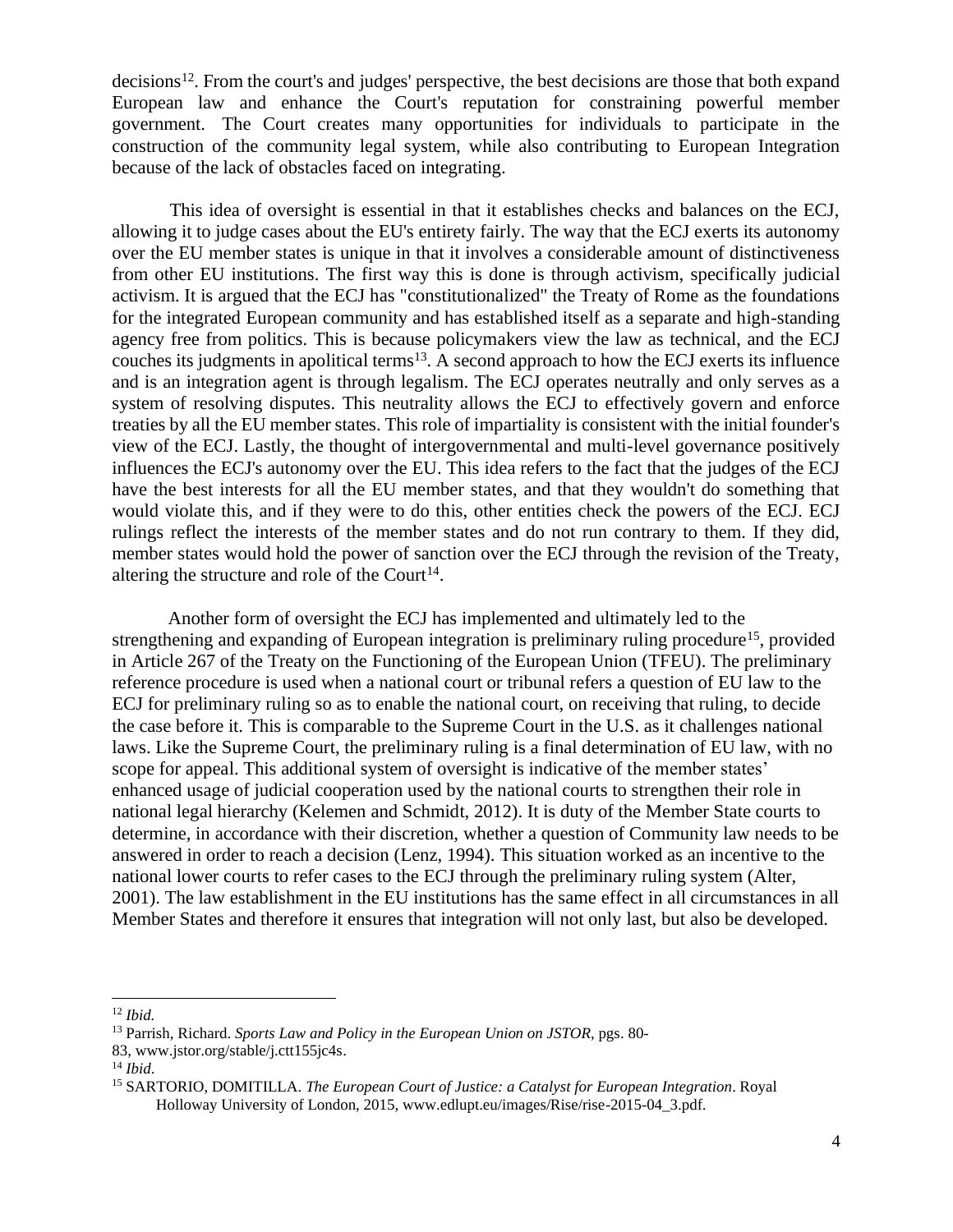Such mechanisms of oversight allow the ECJ to be an overarching entity within the European Union.

## V. Conclusion

The European Court of Justice (ECJ) is an example of an agency of the European Union that has been crucial in the present and future advancement of the EU and its uniform legal and political integration. Without a uniform standard, legal code for all EU member states, each state would be autonomous and self-serving. One can even argue that if it were not for the European Court of Justice, the EU would not be supranational entity it is today. Using an extensively detailed foundational treaty, the ECJ has effectively represented the EU member states and the EU; and has allowed for the further growth and expansion of the EU as an international entity.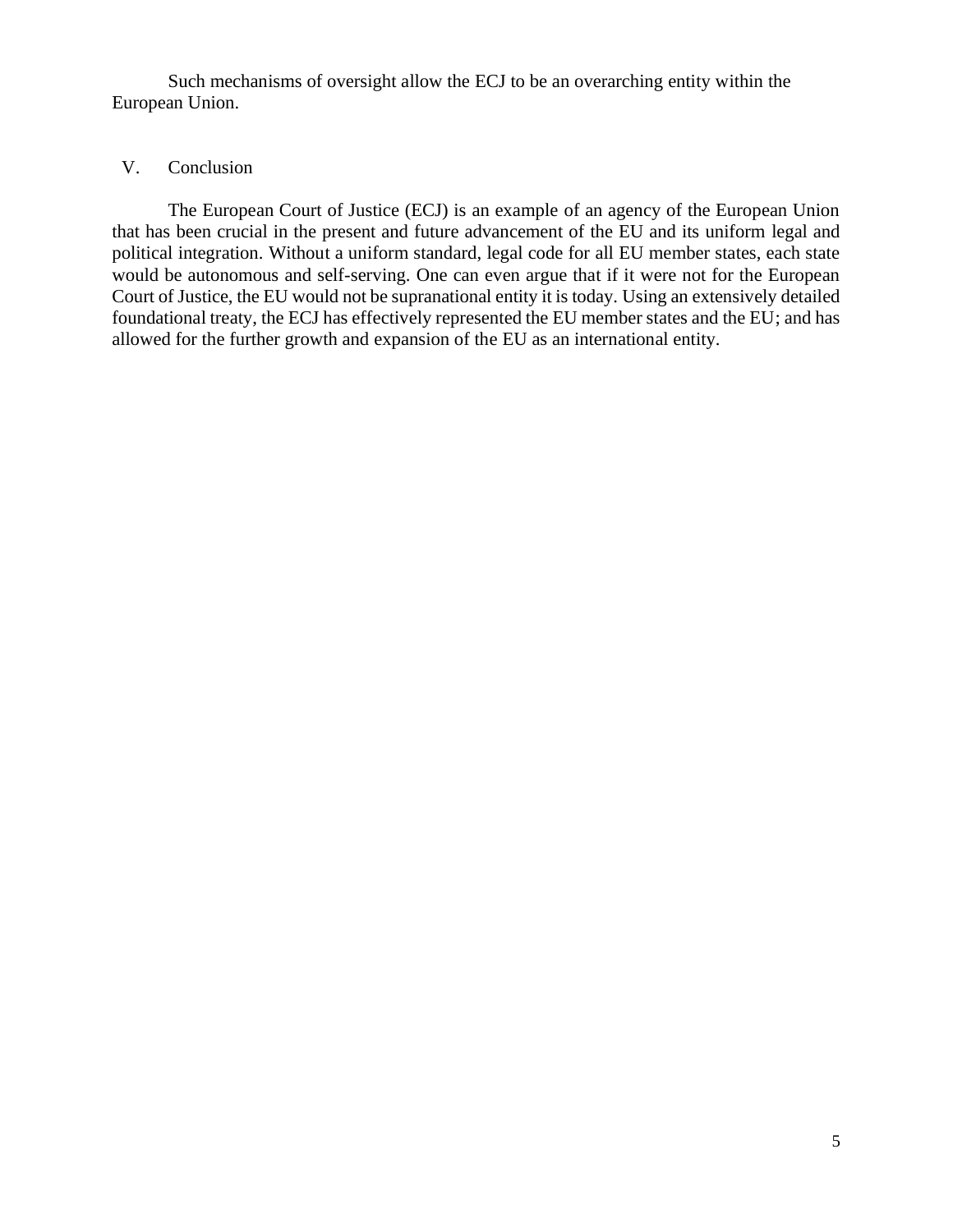#### **Works Cited**

- Alter, K. J. (2001) *Establishing the Supremacy of European Law-Making of an International Rule of Law in Europe*. Oxford: Oxford University Press.
- Baquero Cruz, J, The Changing Constitutional Role of the European Court of Justice, International Journal of Legal Information, Volume 34, Issue 2, 2006, p. 223.
- "Court of Justice of the European Union." *European Law Institute*, www.europeanlawinstitute.eu/membership/institutional-members/court-of-justice-of-theeuropean-union/.
- "Court of Justice of the European Union." *International Justice Resource Center*, ijrcenter.org/regional-communities/court-of-justice-of-the-european-union/.
- "European Union Law: EU Court System." *LibGuides*, libguides.law.illinois.edu/EU/courtsystem.
- Garrett, Geoffrey. "*The Politics of Legal Integration in the European Union." International Organization*, vol. 49, no. 1, 1995, pp. 171–181. *JSTOR*, [www.jstor.org/stable/2706870.](https://nam01.safelinks.protection.outlook.com/?url=http%3A%2F%2Fwww.jstor.org%2Fstable%2F2706870&data=02%7C01%7Cnmr104%40miami.edu%7C0784134942a7431b058208d863495a7a%7C2a144b72f23942d48c0e6f0f17c48e33%7C0%7C0%7C637368513998449035&sdata=l8gIPEl6gPvb5%2Frkwbo1VCVLTH1orbosFfcczUtz4OM%3D&reserved=0) Accessed 27 Sept. 2020.
- *Information Guide Court of Justice of the European Union*. aei.pitt.edu/74891/1/Court\_of\_Justice.pdf.
- Kelemen, D., and Schmidt, S. (2012) "Introduction the European Court of Justice and Legal Integration: Perpetual Momentum?" *Journal of European Public Policy.* Vol. 1, No.19, pp. 1-7.
- Lenz, C. (1994) 'The Role and Mechanism of the Preliminary Ruling Procedure.' *Fordham International Law Journal.* Vol. 18, No. 2, pp. 389-409.
- Maican, Ovidiu-Horia. "Usa Supreme Court Of Justice And European Court Of Justice (Comparison), by Ovidiu-Horia Maican." *Perspectives of Law and Public Administration*, Societatea De Stiinte Juridice Si Administrative (Society of Juridical and Administrative Sciences), 1 Jan. 1970, ideas.repec.org/a/sja/journl/v6y2017i1p136-141.html.
- Parrish, Richard. *Sports Law and Policy in the European Union on JSTOR*, pgs. 80- 83, [www.jstor.org/stable/j.ctt155jc4s.](https://nam01.safelinks.protection.outlook.com/?url=http%3A%2F%2Fwww.jstor.org%2Fstable%2Fj.ctt155jc4s&data=02%7C01%7Cnmr104%40miami.edu%7C0784134942a7431b058208d863495a7a%7C2a144b72f23942d48c0e6f0f17c48e33%7C0%7C0%7C637368513998459057&sdata=Q%2BzG6sj1gUMqINg%2BWrVSs1QLGwzz4NlMjDJa%2FRNzTcc%3D&reserved=0)
- Role of *Advocates General at the CJEU Think Tank*, [www.europarl.europa.eu/thinktank/en/document.html?reference=EPRS\\_BRI%28201](https://nam01.safelinks.protection.outlook.com/?url=http%3A%2F%2Fwww.europarl.europa.eu%2Fthinktank%2Fen%2Fdocument.html%3Freference%3DEPRS_BRI%25282019%2529642237&data=02%7C01%7Cnmr104%40miami.edu%7C0784134942a7431b058208d863495a7a%7C2a144b72f23942d48c0e6f0f17c48e33%7C0%7C0%7C637368513998459057&sdata=NMzBNdVw2IJQjKxDySMRZ0GzuryECj70XpfxQ5b%2FwGo%3D&reserved=0) [9%29642237.](https://nam01.safelinks.protection.outlook.com/?url=http%3A%2F%2Fwww.europarl.europa.eu%2Fthinktank%2Fen%2Fdocument.html%3Freference%3DEPRS_BRI%25282019%2529642237&data=02%7C01%7Cnmr104%40miami.edu%7C0784134942a7431b058208d863495a7a%7C2a144b72f23942d48c0e6f0f17c48e33%7C0%7C0%7C637368513998459057&sdata=NMzBNdVw2IJQjKxDySMRZ0GzuryECj70XpfxQ5b%2FwGo%3D&reserved=0)
- SARTORIO, DOMITILLA. *The European Court of Justice: a Catalyst for European Integration*. Royal Holloway University of London, 2015, www.edlupt.eu/images/Rise/rise-2015- 04\_3.pdf.